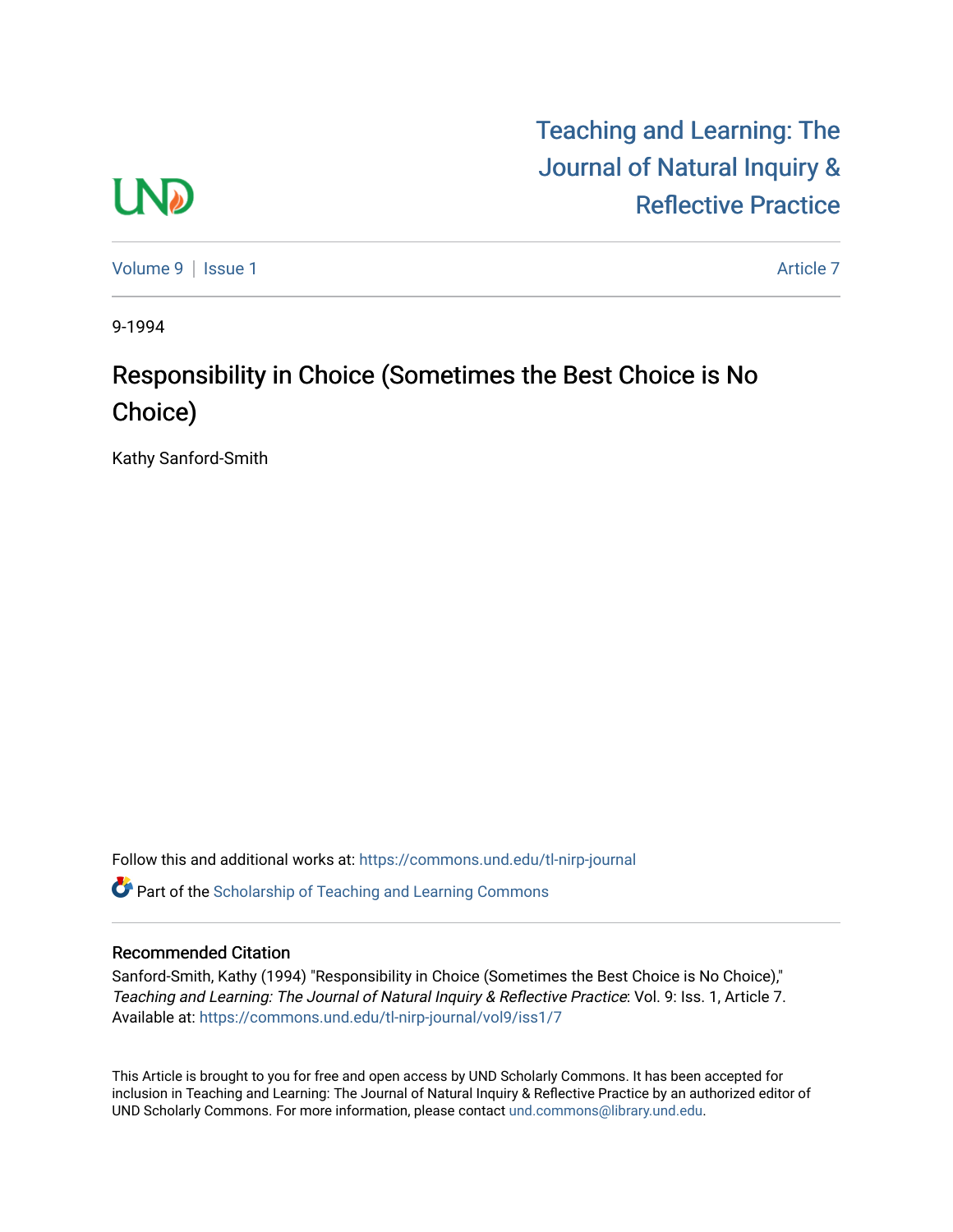#### **Responsibility in Choice (Sometimes the Best Choice is No Choice)**

#### **by**

#### **Kathy Sanford-Smith**

I have always believed that students should be involved in making choices about their own learning, but recently I have reconsidered my general position on this issue. At a parent-teacher interview, I discussed my fourteen-year-old daughter's progress in language arts and the language arts program in general with my daughter's teacher. What I heard disturbed me a great deal.

The conversation focused on the current novel study unit the class was involved in completing. The teacher had selected the novel, and the students were to complete a choice of activities. The choice of the novel was a good one, and most students found it quite entertaining. The teacher had also constructed a variety of follow-up activities that the students could select from. These activities included (1) end of chapter questions, (2) a response journal, (3) a media presentation, or  $(4)$  an alternate activity of the student's choice.

At first these choices sounded great. Students were finally allowed to choose their own learning experiences. The teacher was pleased with his plan and, initially, so was I. My daughter has always been creative and has enjoyed working on projects independently. Here was an opportunity to work from her position of strength. Here was an opportunity to focus on more than spelling and neatness.

However, when I spoke with my daughter, our conversation caused me to reconsider my initial positive reaction.

"Shannon," I asked, "What project are you going to choose?" "Oh, I'm doing the end of chapter questions," she responded.

Disbelieving, I asked her why.

"Well, they're the easiest, and I know how to get them right," she responded.

"Most of the students are actually choosing the questions," added the teacher. "It doesn't seem to matter what we do, they all like structure."

At this point I became alarmed, although I couldn't quite put my finger on the cause of my concern. The students were given choices, weren't they? Their creativity was not being stifled; they were doing it to themselves. Or were they? As I thought about what happened, I began to consider some of the responsibilities and educational choices that I consider to be part of a teacher's job.

Teaching offers many choices-both to the teachers and to the students. One of the most exciting prospects of teaching English language arts is the opportunity to make choices about content, style, theme, and approach. Yet there are times when choice seems to work against the best intentions of the teacher, and there are times when choice is detrimental to the students' learning.

If junior high students are offered the choice between a safe and easy assignment and a risky and challenging assignment, it is reasonable to assume that most students would make the first choice. Students generally want to succeed, and most are smart enough to know how to best attain success. Our school system perpetuates the belief that success is achieved when the teacher a pproves and rewards the students' performance with good marks. As a result, when students are offered a "choice" between a traditional, non-threatening, and relatively easy assignment and one that challenges them, causes them discomfort, and forces serious thought, are they really being offered a choice?